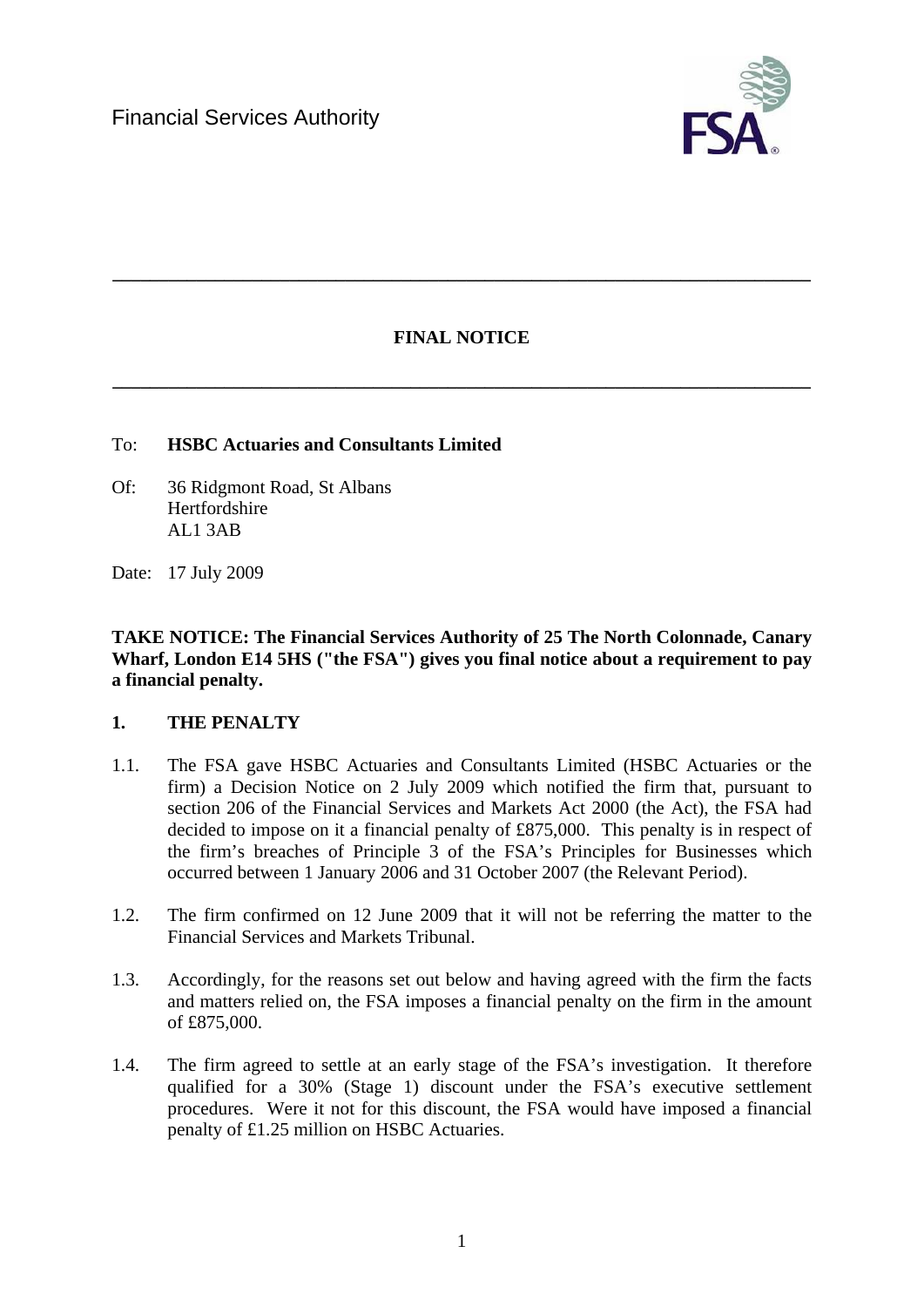

# **2. REASONS FOR THE ACTION**

- 2.1. In the Relevant Period HSBC Actuaries breached Principle 3 by failing to take reasonable care to organise and control its affairs responsibly and effectively, with adequate risk management systems. HSBC Actuaries did not take reasonable care to establish and maintain effective systems and controls to manage the risks relating to data security, specifically the risk that customer information might be lost or stolen.
- 2.2. HSBC Actuaries failed to undertake an adequate assessment of the risks relating to data security, failed to assess whether its existing controls were adequate to manage these risks, and failed to implement adequate and effective procedures, guidance, training and monitoring to address these risks.
- 2.3. In particular HSBC Actuaries failed to have in place adequate and effective procedures, guidance and resources to ensure that:
- (1) customer data sent to third parties on portable electronic media (e.g. CDs, disks and USB devices) was secure in the event that the data was lost or intercepted;
- (2) customer data kept in its offices was at all times secure from the risk of internal fraud or theft; and
- (3) customer data received from third parties on portable electronic media was properly recorded upon receipt.
- 2.4. HSBC Actuaries' failure to properly assess these risks and to implement robust systems and controls to deal with them increased the risk that its business could be used for a purpose connected with financial crime and exposed its customers to the risk of being victims of financial crime.
- 2.5. The weak controls surrounding data security resulted in staff practices that placed customer data at risk of loss or theft in that:
- (4) on a number of occasions, HSBC Actuaries staff sent unencrypted electronic media (such as floppy disks) containing significant amounts of customer data to third parties through the post or by local courier services;
- (5) notwithstanding that access to the firm's offices was securely restricted, in some parts of the business, staff routinely left confidential customer data on open shelves or in cabinets which could not be locked; and
- (6) on one occasion, staff did not adequately check if they had received customer data which appeared to have been sent to the firm by a third party.
- 2.6. In part, these failures contributed in April 2007 to the loss in the ordinary post of an unencrypted floppy disk (and the possible loss of a further copy of the disk within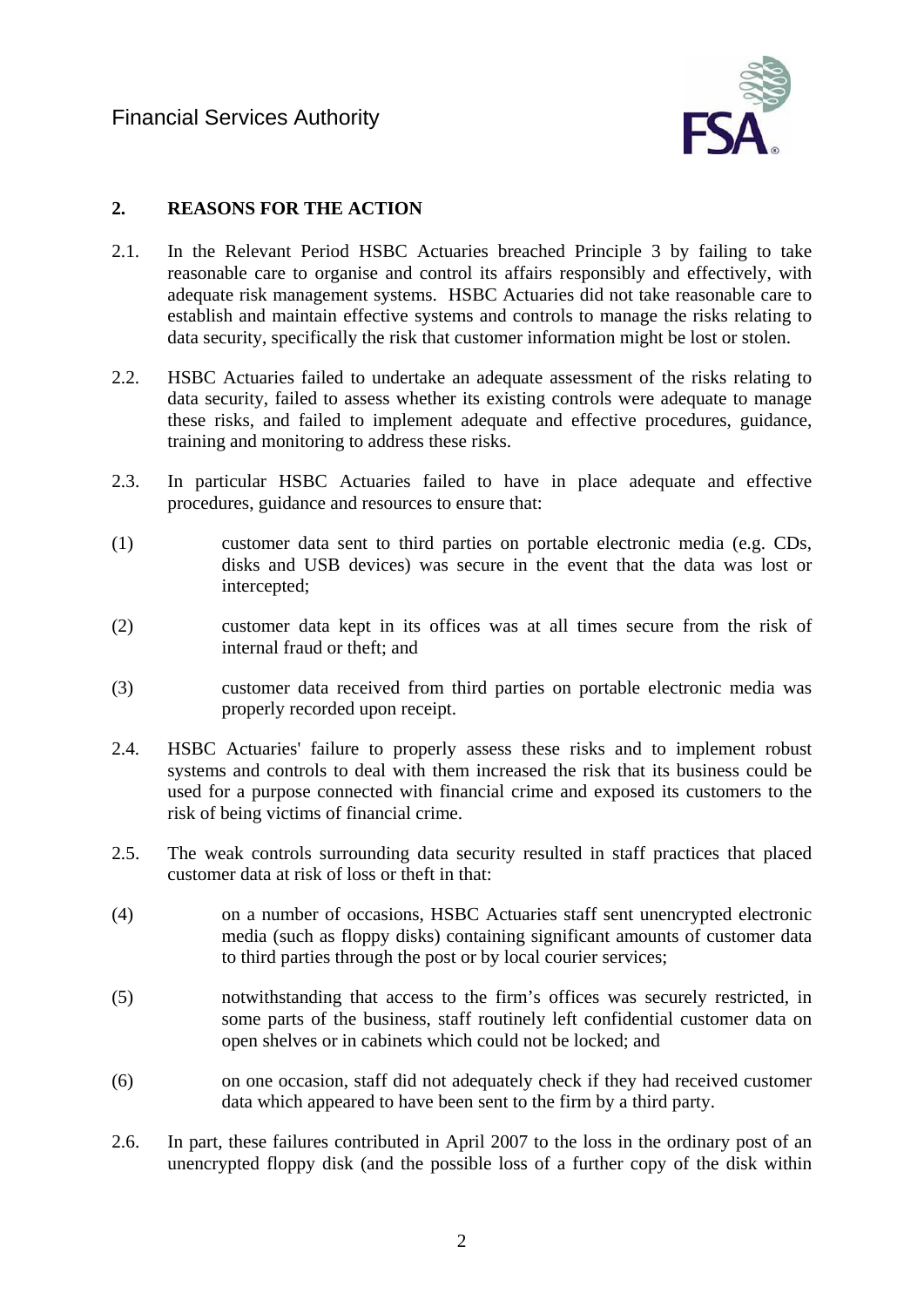

HSBC Actuaries' offices) containing the names, addresses, dates of birth and National Insurance numbers of 1,917 members of a pension scheme administered by HSBC Actuaries.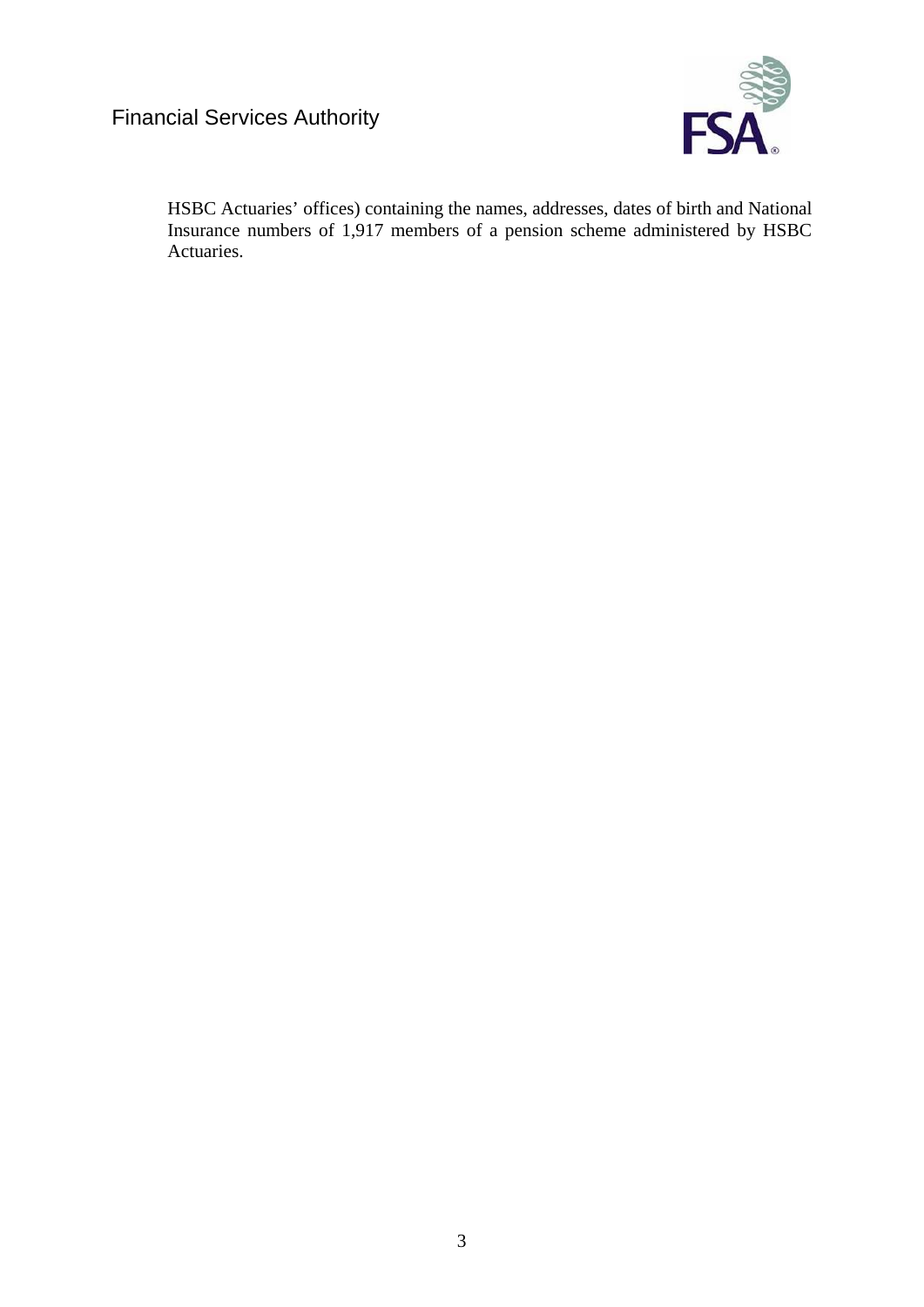

- 2.7. The FSA considers these failings to be particularly serious because:
	- (1) During the Relevant Period, HSBC Actuaries had approximately 1,000 corporate customers. It administered approximately 1,990 policies and schemes, containing the details of approximately 500,000 active policy/scheme members. These individuals are entitled to rely on HSBC Actuaries to take reasonable care to ensure the security of customer data entrusted to it. The failure to implement appropriate data security controls had the potential to expose these individuals to the risk of identity theft and financial loss.
	- (2) The failures occurred following a period of heightened awareness of financial crime issues as a result of government initiatives, increasing media coverage and a FSA campaign about the importance of financial crime within the financial services sector. Further, HSBC Actuaries was aware by October 2006 at the latest that data security and the associated risks of fraud and identity theft were increasing problems for the financial services industry but failed to take sufficient steps within the Relevant Period to ensure that its data security procedures were adequate and robust enough to prevent customer data being mislaid and potentially released into the public domain.
	- (3) HSBC Actuaries failed to respond to problems identified in June 2007 from the data loss incidents in April 2007, namely its lack of appropriate systems and controls, in a timely and appropriate manner. The firm took three months before implementing a procedure in September 2007 requiring staff to encrypt customer data that was being sent by email or placed on a portable storage device for transit.
- 2.8. The cumulative impact of the failings represented a material risk to the FSA objective of reducing financial crime.
- 2.9. HSBC Actuaries' failures therefore merit the imposition of a significant financial penalty. In deciding upon the level of disciplinary sanction, the FSA recognises that:
	- (1) in response to the data loss incidents HSBC Actuaries reported the matter to the FSA (and kept it fully appraised of the steps which it was implementing in response to those incidents) and wrote to all customers affected by the data losses to offer support at HSBC Actuaries' expense; and
	- (2) the firm subsequently notified the FSA about deficiencies in its controls surrounding data security.
- 2.10. In addition HSBC Actuaries has taken significant and proactive steps since the data loss incidents to revise its procedures and controls, which have served to mitigate the seriousness of its failings. In particular, the firm has: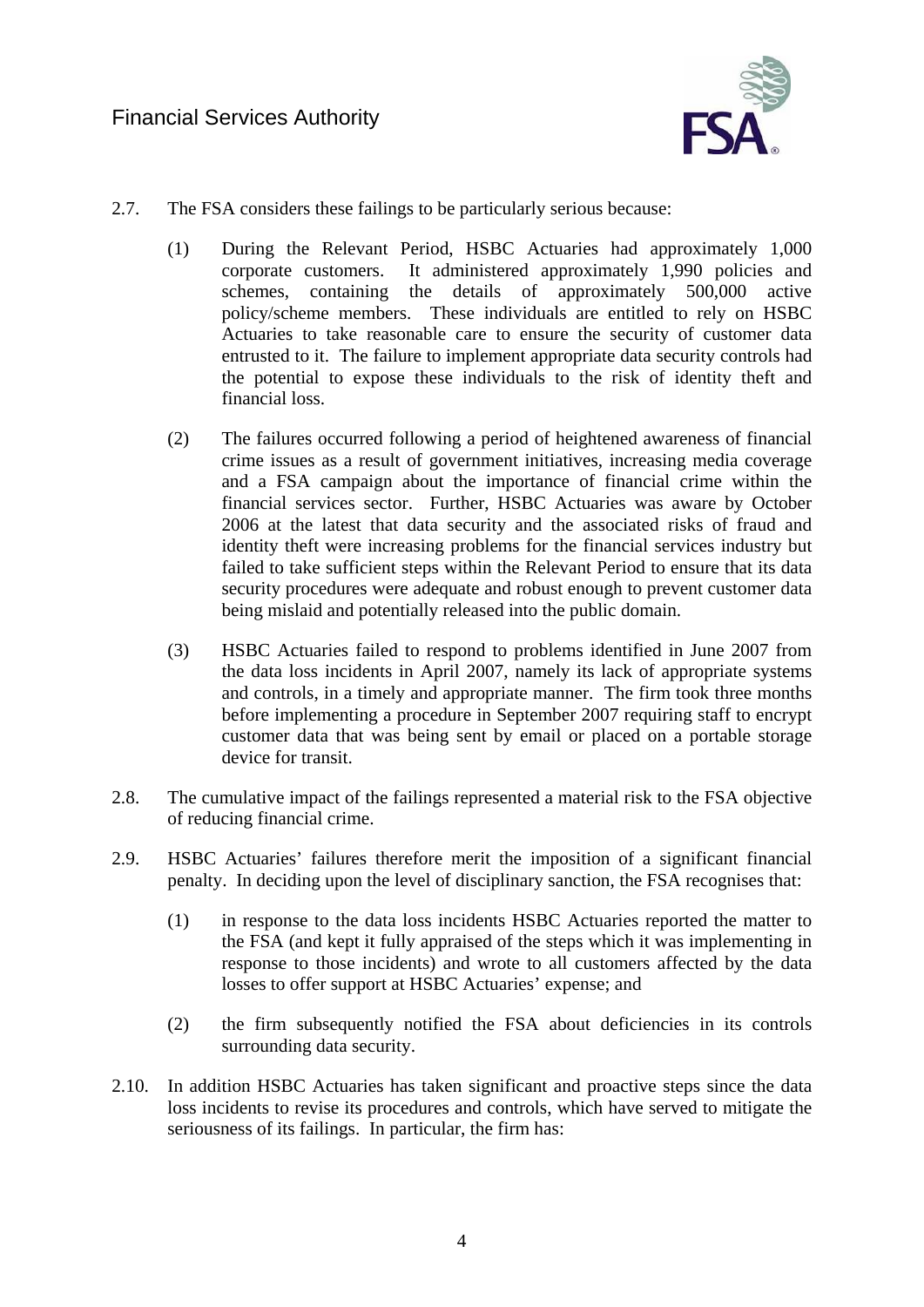

- (1) amended its procedures to include a requirement to encrypt data in order to ensure the secure transmission of confidential data;
- (2) enhanced physical security in its offices by installing lockable cabinets in every office;
- (3) enhanced data security awareness by revising induction training for new staff and requiring all existing staff to undertake annual data security refresher training;
- (4) engaged with the HSBC Business Information Risk Officer programme, which includes the assessment of ongoing performance against 18 key information risk indicators;
- (5) ensured that its Compliance department regularly communicated amendments to its "Business Instruction Manual" (BIM) to staff by email;
- (6) restricted further the ability of staff to download data to portable devices;
- (7) introduced Data Protection Champions to cascade information from Compliance to employees and to be the first source of contact for day to day data security queries; and
- (8) put in place a defined response plan for reporting data loss incidents.
- 2.11. HSBC Actuaries has also co-operated fully with the FSA in the course of its investigation.

### **3. RELEVANT STATUTORY AND REGULATORY PROVISIONS**

- 3.1. Under section 206(1) of the Act, if the FSA considers that an authorised person has contravened a requirement imposed by or under the Act, it may impose on him a penalty, in respect of the contravention, of such amount as it considers appropriate.
- 3.2. Under section 2(2) of the Act the reduction of financial crime is a regulatory objective for the FSA.
- 3.3. The FSA's Principles for Businesses constitute requirements imposed on authorised persons under the Act.
- 3.4. Principle 3 of the FSA's Principles for Businesses states that:

*"A firm must take reasonable care to organise and control its affairs responsibly and effectively, with adequate risk management systems."* 

# **4. FACTS AND MATTERS RELIED ON**

#### **Background**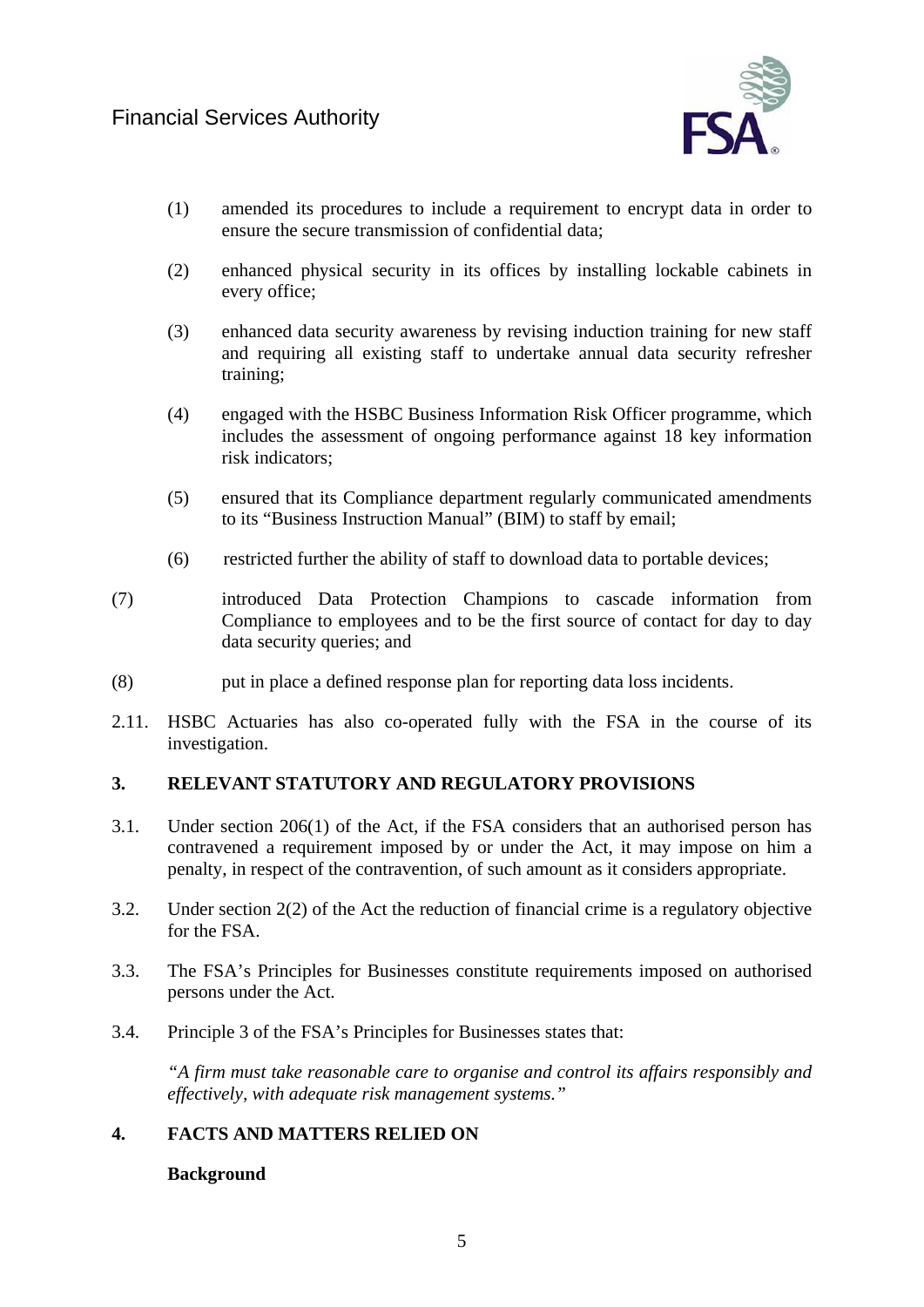

4.1. HSBC Actuaries is a wholly owned subsidiary of the HSBC group of companies (HSBC Group). HSBC Actuaries has been authorised by the FSA to perform a number of regulated activities since 1 December 2001.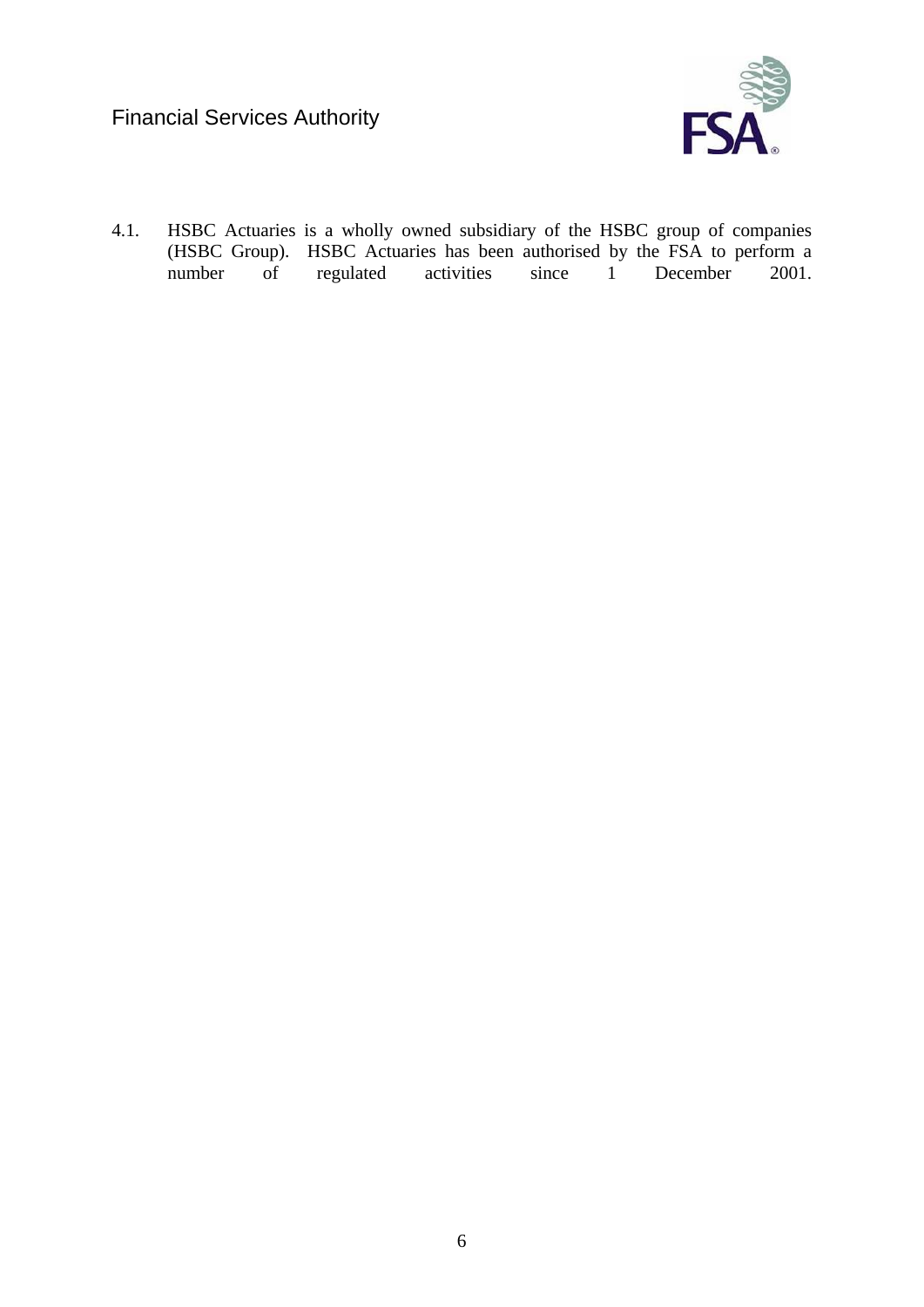

- 4.2. HSBC Actuaries specialises in the provision of actuarial, employee benefits and financial planning services with the core nature of its business being the provision of actuarial and pension consultancy to corporate customers. The firm also has a number of individual customers who are participants in its Group Personal Pension policies and Group Stakeholder policies.
- 4.3. As of 30 April 2008, HSBC Actuaries had approximately 1,000 corporate customers. It administered approximately 1,990 policies and schemes containing the details of approximately 500,000 active policy/scheme members. Customer data was exchanged with third parties (such as pension scheme providers) as required for the administration of policies and schemes.
- 4.4. The types of confidential customer data held by HSBC Actuaries and handled by or accessible to its staff variously includes:
	- (1) names, addresses, date of birth and marital status;
	- (2) National Insurance numbers, employee numbers, policy numbers, fund choice, contribution level, pension benefits; and
	- (3) salaries and copies of application forms with details of health status.

#### **As**s**essment of data security risk**

- 4.5. Until the April 2007 data loss incident, HSBC Actuaries failed to undertake an adequate assessment of the risks that customer data in its possession might be lost or intercepted and used for the purposes of financial crime, in particular whether its existing systems and controls were adequate to manage these risks.
- 4.6. The customer data held by HSBC Actuaries was sufficient for criminals to use as a starting point to commit identity theft and other frauds.
- 4.7. In October 2006, HSBC Actuaries identified and recorded a risk relating to data security under the heading *"Lost post within office"*. The risk was allocated a C rating by the firm ("A" being the highest risk rating). The risk was subsequently reviewed in March 2007 and the risk entry was not altered. There was no identification of the risk posed by sending personal data to third parties either via email attachments or by portable storage devices. It was only after the April 2007 data loss incidents, that the risk was amended in July 2007 to also include "lost post or information within office or in transit" and the exposure enhanced to state *"disks sent externally to be password protected and sent by recorded delivery"*.
- 4.8. In March 2007, HSBC Group issued an analysis report of the FSA's Final Notice on the *Nationwide* case. This analysis included a recommendation that customer data on portable media (such as USB devices, CDs and DVDs) should be encrypted.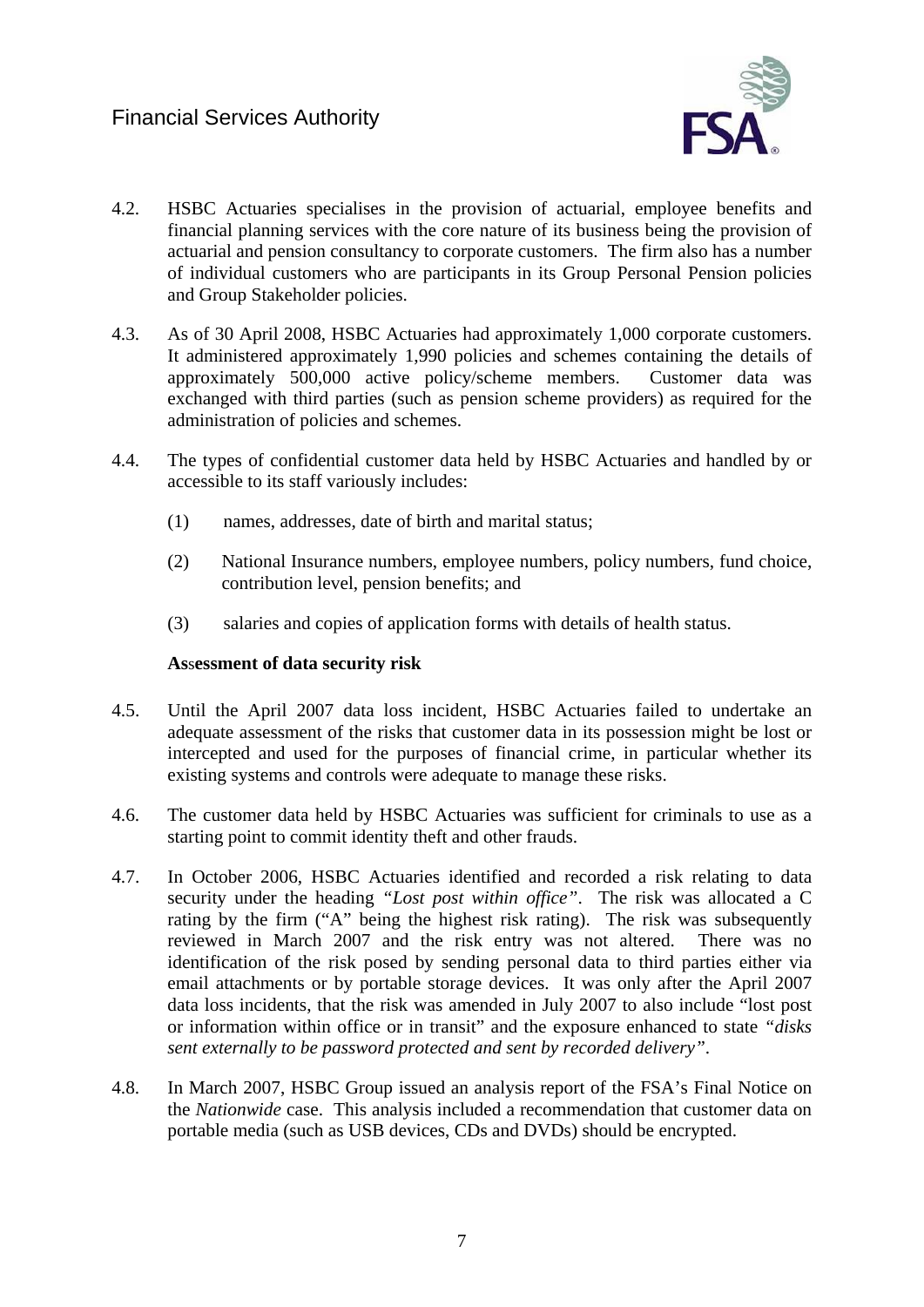

- 4.9. HSBC Actuaries' response to this recommendation was insufficient: the firm took no action at the time to review its existing systems and controls to determine whether it adequately mitigated the risks raised by the *Nationwide* case. Whereas all laptops in use by the firm were secure (i.e. encrypted) in the event of theft or loss, the firm did not address the other identifiable risks, such as a lack of encryption or other protection of customer data in emails, CDs or other portable storage devices.
- 4.10. In July 2007, following the April 2007 data loss incidents (see paragraph 4.36 below), HSBC Actuaries received an email from its Head Office Compliance department, which highlighted the risk to the security of customer data when being transferred to third parties by disk. HSBC Insurance Compliance instructed HSBC Actuaries to ensure that data security procedures were adequate and robust enough to prevent customer data being mislaid and potentially released into the public domain. However, HSBC Actuaries did not introduce encryption until September 2007.

#### **Relevant systems and controls**

- 4.11. During the Relevant Period, HSBC Actuaries failed to take reasonable care to ensure that its data security procedures were adequate and robust enough to prevent customers being exposed to the risk of financial crime, especially in respect of the day-to-day working practices that affected data security. Its procedures in relation to data security focused on compliance with the Data Protection Act (DPA) rather than the financial crime risks associated with identity theft. The firm's written procedures were fragmented and not readily accessible to staff and failed to give adequate guidance on how staff should handle or transfer customer data securely.
- 4.12. The primary source of procedures and guidance available to HSBC Actuaries' staff was its BIM, which collated the firm's main business procedures into a central document.
- 4.13. Staff were expected to be familiar with the BIM as it was required reading for new joiners to the firm. The BIM contained HSBC Actuaries' "House Rules", which were provided to all staff members. The "House Rules" did not contain sufficient procedures or guidance in relation to data security, although they referred to a separate HSBC publication called *"Information Technology - Security Guidelines"* that was available separately "if required". These Guidelines included some guidance on physical security, computer crime and encryption key management. Although these Guidelines were available on the intranet, the existence and content of the guidelines were not generally known.
- 4.14. The two key areas where customer data was exposed to the greatest risk of loss or theft were communications security (i.e. security of information sent by HSBC Actuaries to third parties such as pension scheme providers) and physical security (i.e. security of information kept within HSBC Actuaries' offices).

#### *Communications security procedures*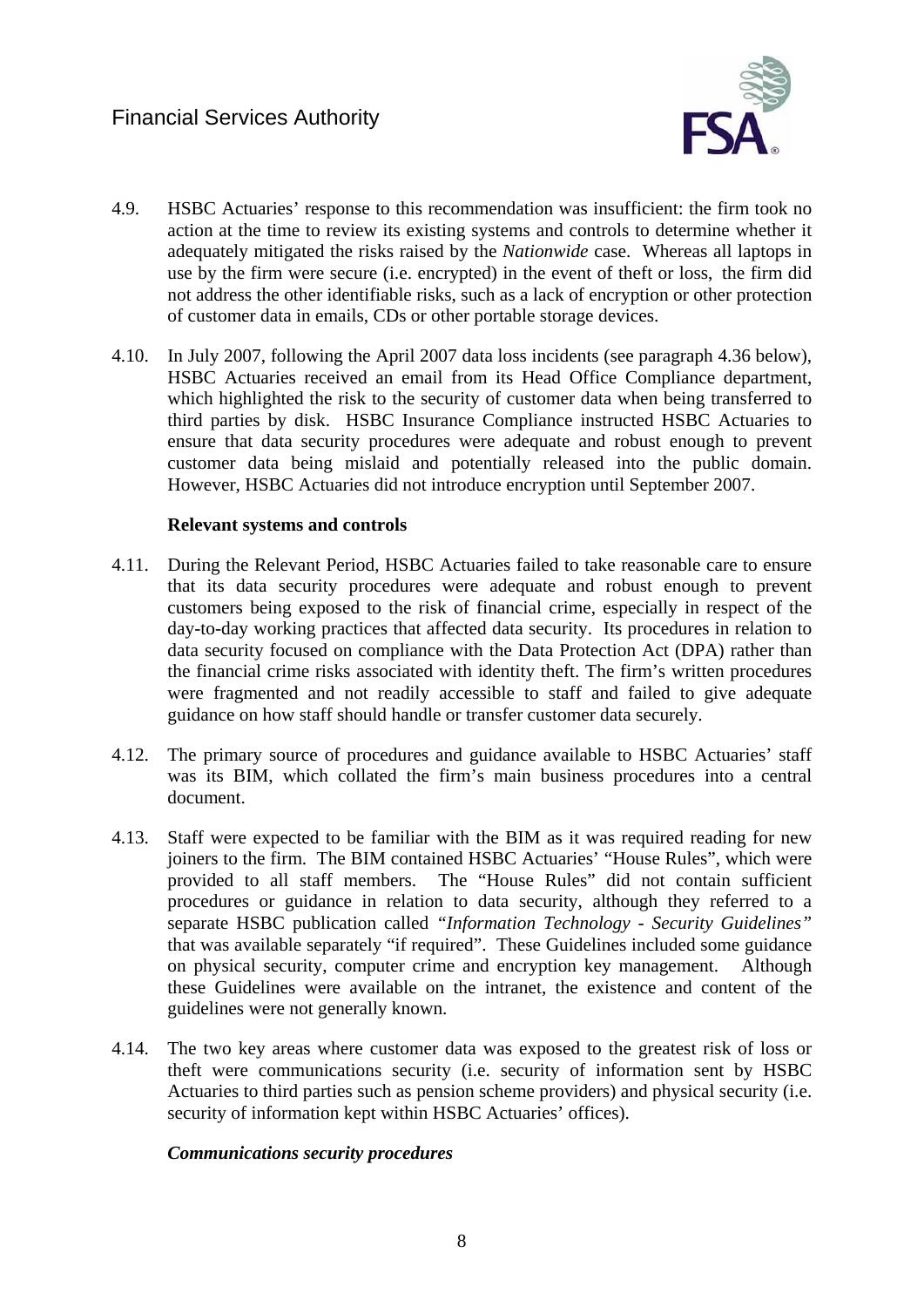

4.15. During the Relevant Period, HSBC Actuaries failed to have effective procedures in place and provide adequate guidance to staff concerning how to protect customer data being transferred out of the firm.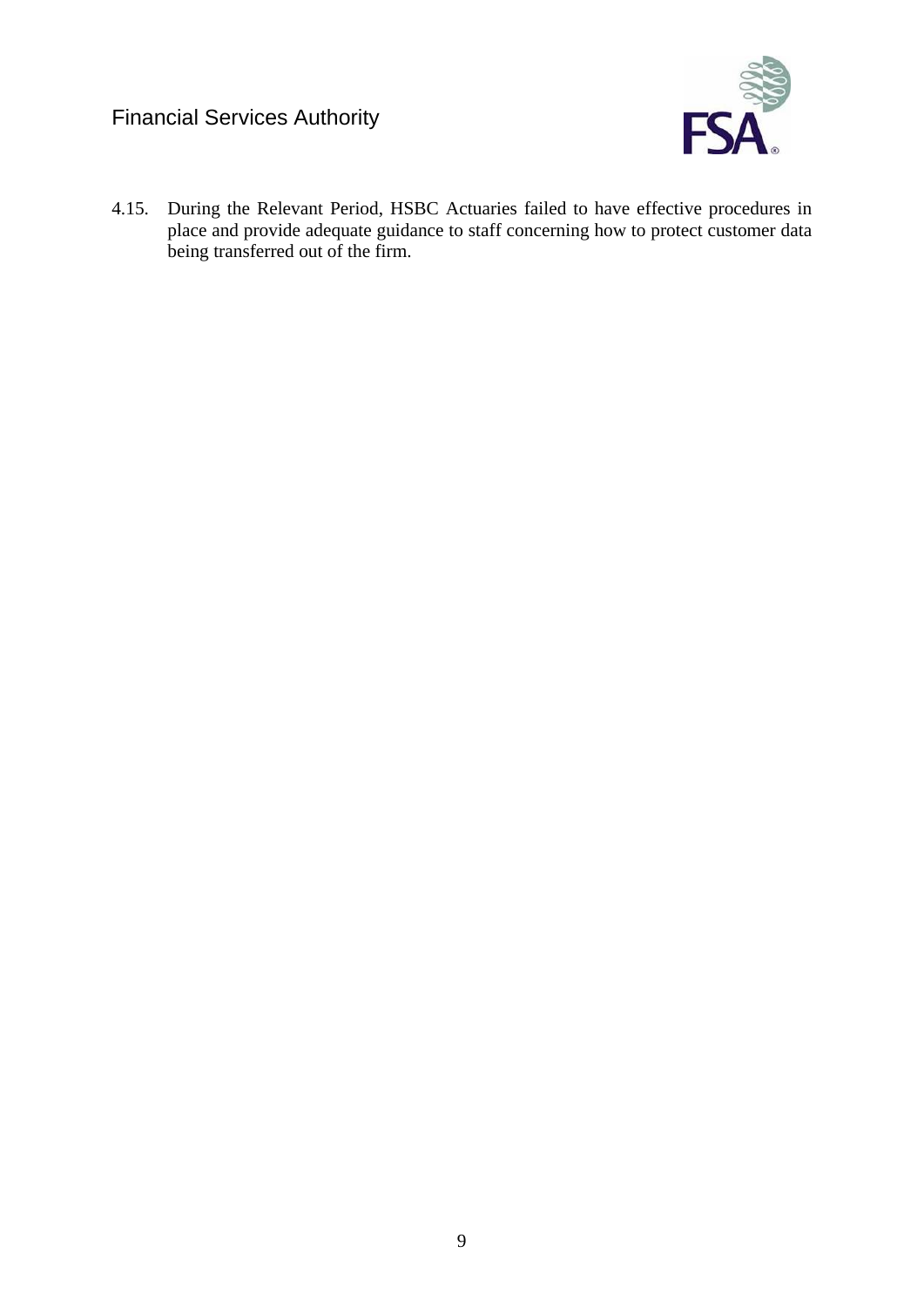

- 4.16. Prior to September 2007, the BIM contained only high level policies for the transfer of electronic data to third parties. The procedures in the BIM stated that staff *"must ensure that confidential information cannot readily be accessed, opened or browsed without detection by unauthorised individuals*". These procedures regarding communications security were inadequate in that:
	- (1) HSBC Actuaries did not require staff to encrypt customer data sent externally by the firm either by email or by portable storage devices; and
	- (2) if staff had wanted to encrypt an email, CD, disk or other portable storage device, HSBC Actuaries did not have the mechanism in place (i.e. an encryption system) to enable staff to do so.
- 4.17. The lack of procedures concerning this aspect of securing customer data is especially serious in that approximately 120 staff members, amounting to a quarter of the firm's staff, were able to bulk download material, including customer data, from their personal computers to portable devices such as floppy disks, CDs or USB devices.
- 4.18. HSBC Actuaries was notified of the data loss incident by the pension scheme provider in mid June 2007. Following notification, HSBC Actuaries failed to take immediate effective action by failing to recognise the immediate need for encryption to be introduced. Staff were told in August 2007 that if bulk personal data was being sent by disk or email it must be encrypted/password protected. At that stage, it was not possible for staff to encrypt bulk personal data. The firm took three months from notification of the data loss incidents to begin to implement a procedure enabling staff to encrypt data that was being sent by email or placed on a portable storage device for transit.

### *Physical security procedures*

- 4.19. During the Relevant Period, although access to HSBC Actuaries' offices was securely restricted to staff and independent contractors, the firm failed to clearly set out all procedures and give proper guidance to its staff concerning the working practices that should be followed regarding the physical security of customer data.
- 4.20. Staff members were instructed in the BIM that they should follow the "clear desk" principle to ensure that confidential information could not easily be seen by others. Practical guidance on how this principle should be followed was not provided to staff, e.g. it was not specified whether confidential information needed to be removed from desks each evenings and kept in locked cabinets overnight.

#### **Staff training and guidance**

4.21. During the Relevant Period, HSBC Actuaries failed to provide adequate training to its staff to ensure that they were sufficiently aware of the risks of financial crime arising from the loss or theft of customer data. Staff were not provided with training which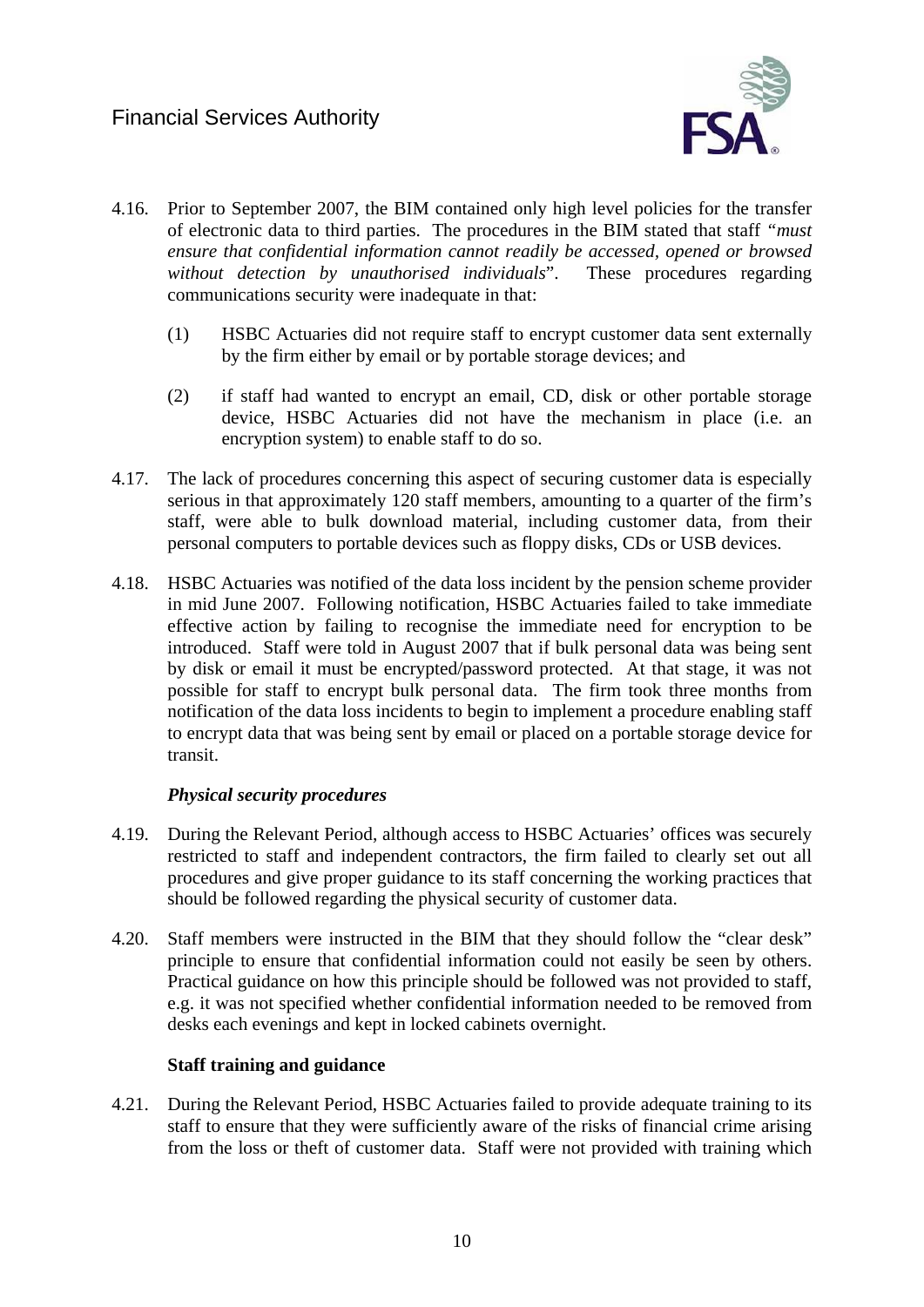

adequately addressed the data security risks arising in the course of their day-to-day duties.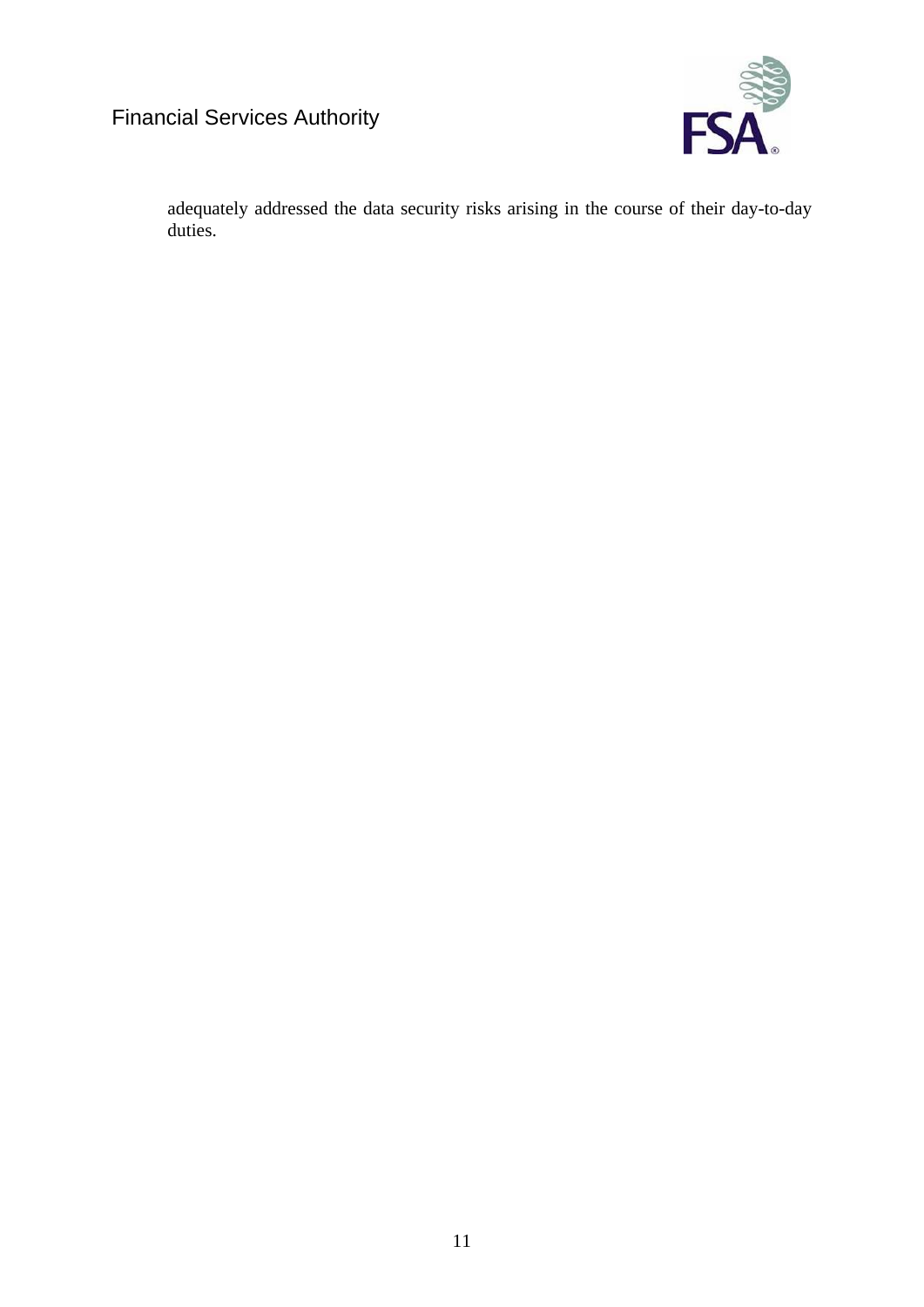

- 4.22. Throughout the Relevant Period, training for data protection was limited to 20 minutes during the firm's one day staff induction course. This training focussed on staff compliance with the DPA rather than on data security issues. Temporary staff were not provided with any formal training, other than ad hoc guidance from management, during the Relevant Period.
- 4.23. From September 2007, staff attending the induction course were also provided with a booklet entitled *"Your Personal Guide to Data Protection and Confidentiality"*. This document did not make any reference to the need to encrypt electronic media containing customer data which was being sent externally by post or email.
- 4.24. From July 2007, the induction training material included reference to the April 2007 data loss incidents. However, the risks relating to data security and financial crime were not mentioned within this training material.
- 4.25. Whilst HSBC Actuaries' policy required data protection refresher training at least every two years, the firm did not provide refresher training until October 2007 (when an online learning programme was introduced). In the meantime, ad hoc guidance for individual queries was available from the Compliance department.

#### **Monitoring and review of adequacy of controls**

- 4.26. During the Relevant Period, HSBC Actuaries failed to carry out adequate monitoring and paid insufficient attention to the risks associated with lost or stolen customer data.
- 4.27. Compliance had a monitoring programme in place during the Relevant Period that included data protection. However, its focus was on inadvertent disclosure and compliance with the DPA rather than on data security risk and financial crime.
- 4.28. In February 2008, Compliance undertook a themed audit on data protection and data security issues. Prior to undertaking the audit, Compliance sent questionnaires to its various business practices asking about procedures in place within each practice, such as the type of personal data held, physical access to business areas and training given to staff. The audit revealed that further action was still required by the firm in some limited areas.

### **Incident reporting**

- 4.29. During the Relevant Period, the firm failed to have effective procedures in place and provide specific guidance as to what to do in the event of data being lost or stolen (e.g. if a laptop went missing or if personal data did not arrive at its location). Whilst staff members were expected to report data loss to their line manager, there was no defined response plan in place for reporting such incidents until April 2008.
- 4.30. The firm was not aware that two disks containing personal customer data were potentially missing from April 2007 until they were notified by the pension scheme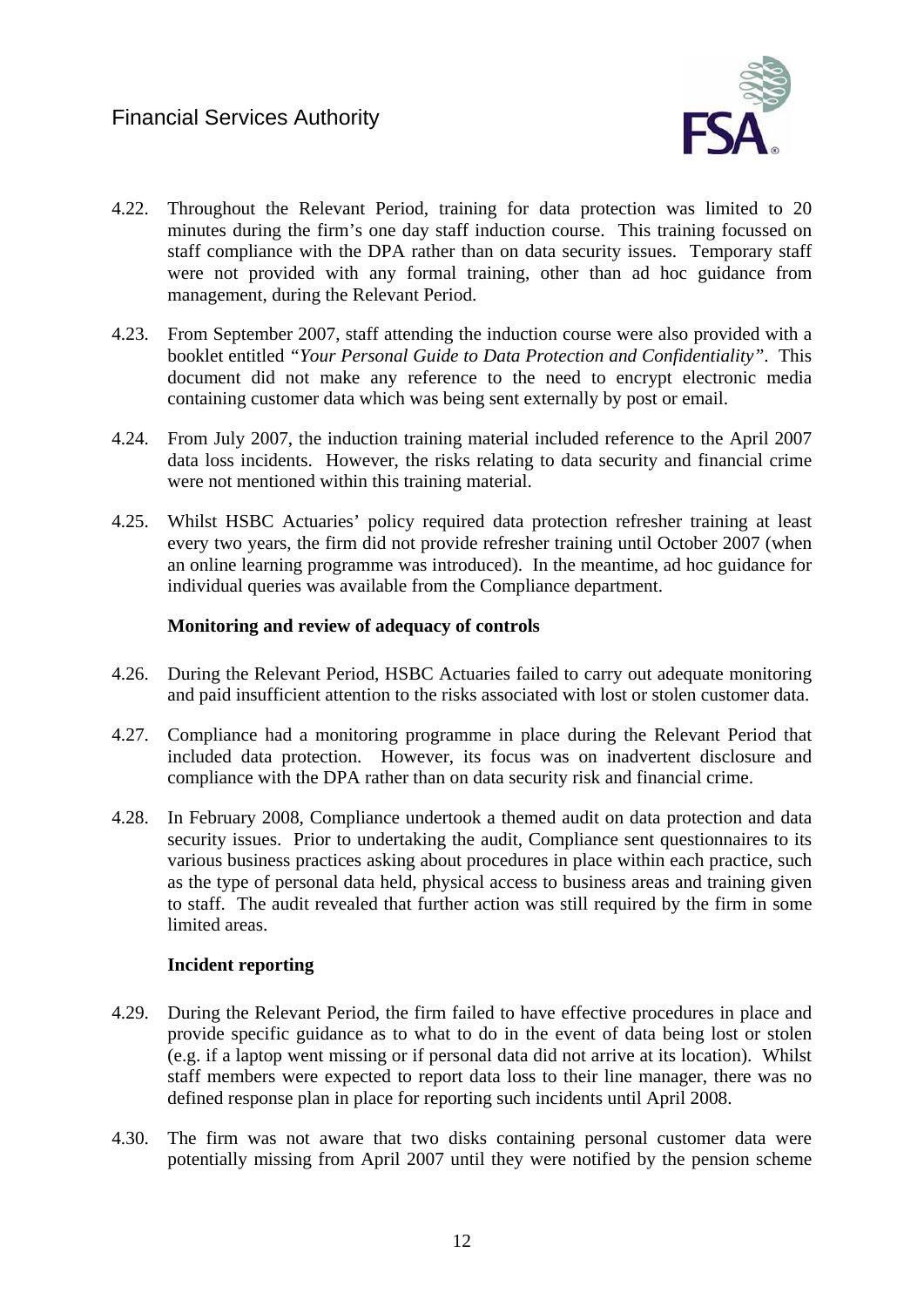

provider on 14 June 2007. Compliance was informed of the data loss on 25 June 2007.

4.31 Prior to February 2008, aside from the April 2007 data loss incident, no data security breaches were reported by staff during the Relevant Period. However, since February 2008, HSBC Actuaries' staff have reported seven incidents at its St Albans and Bristol offices where correspondence was posted to incorrect addresses or material was included in the wrong envelope.

### **Practices adopted by staff**

- 4.32 In the absence of clear procedures, guidance and adequate training and monitoring, HSBC Actuaries staff adopted working practices that put customer data at risk during the Relevant Period. For example:
	- (1) in the absence of controls, unencrypted customer data was transferred to third parties;
	- (2) staff were able to download customer data without appropriate security in place; and
	- (3) staff did not always store confidential data in lockable cabinets, which were not available in all parts of the firm throughout the Relevant Period.
- 4.33 HSBC Actuaries was unable to determine on exactly how many occasions electronic customer data was transferred unencrypted to third parties but estimates that it happened on up to six occasions prior to the data loss incidents in April 2007.

#### **Data loss incidents**

- 4.34 In April 2007, there were two separate customer data loss incidents. Both incidents related to a computer floppy disk in transit between HSBC Actuaries and the provider of a pension scheme provider administered by HSBC Actuaries. Each disk contained customer data relating to the same 1,917 pension scheme members:
	- (1) The first floppy disk had been sent by the pension scheme provider to HSBC Actuaries. The disk contained a schedule of the surnames, first initials, National Insurance numbers and dates of birth of the pension scheme members. Contrary to normal practice, HSBC Actuaries was instructed by the pension scheme provider to add the members' addresses to the schedule and return it so that the provider could send annual Additional Voluntary Contribution benefit statements directly to members' home addresses. Having done so, HSBC Actuaries returned the floppy disk by ordinary post (i.e. unrecorded delivery) to the pension scheme provider. The disk was not encrypted (or password protected). Although HSBC Actuaries' staff became aware of the potential loss of the disk on 14 June 2007, Compliance were not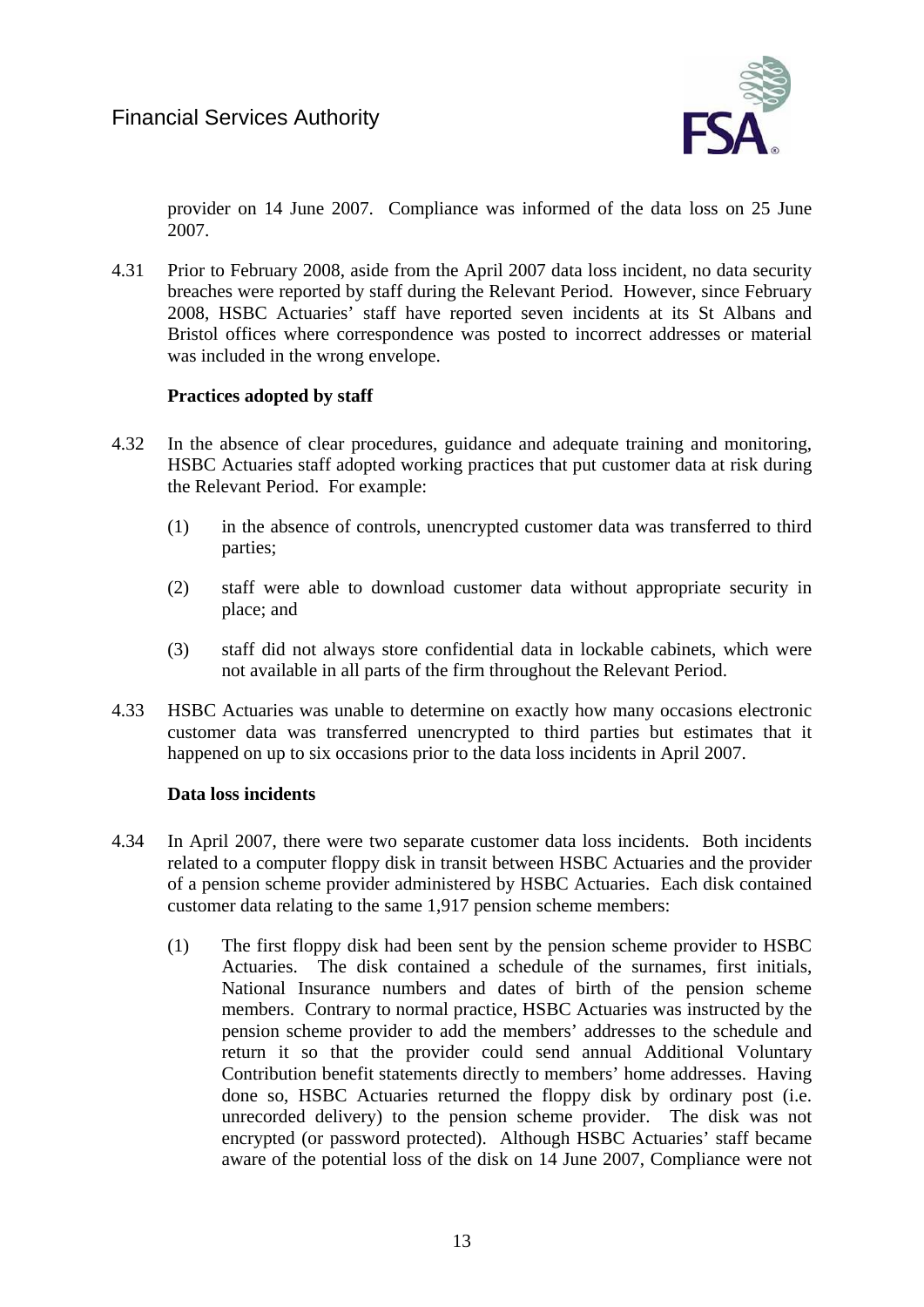

notified promptly and did not become aware of the incident until 25 June 2007. The disk was never recovered.

- (2) The same month, HSBC Actuaries received a letter from the pension scheme provider which listed a second floppy disk as one of its enclosures. HSBC Actuaries staff did not notice when they received the letter whether a disk was in fact, enclosed. Accordingly, once the disk was identified as potentially missing in June 2007, HSBC Actuaries did not know whether it had been lost in transit or at its offices, or whether it had actually been sent. This second disc (which was password protected but not encrypted) was also never recovered.
- 4.35 HSBC Actuaries reported these incidents to the FSA on 17 July 2007.
- 4.36 Whilst there is no evidence that the data was compromised, data included on the disks contained sufficient information to expose the pension scheme members to the risk of identity theft. The pension scheme members were informed by letter of the data loss, and were offered the benefits of an Experian monitoring service at the firm's expense.

#### **5. PRINCIPLE BREACH**

- 5.1. By reason of the facts and matters set out above, the FSA considers that HSBC Actuaries has contravened Principle 3 of the FSA's Principles for Businesses, namely that HSBC Actuaries failed to take reasonable care to establish and monitor appropriate staff procedures concerning:
	- (1) the secure communication of customer data;
	- (2) the physical security of customer data in its offices;
	- (3) the level of data security training needed by its staff;
	- (4) the monitoring of staff; and
	- (5) guidance for staff in event of data being lost or stolen.

### **6. FACTORS RELEVANT TO DETERMINING THE ACTION**

#### **Relevant guidance on sanction**

6.1. The FSA has considered the disciplinary and other options available to it and has concluded that a financial penalty is the appropriate sanction in the circumstances of this particular case. The principal purpose of a financial penalty is to promote high standards of regulatory conduct. It seeks to do this by deterring firms who have breached regulatory requirements from committing further contraventions, helping to deter other firms from committing contraventions and demonstrating generally to firms the benefit of compliant behaviour.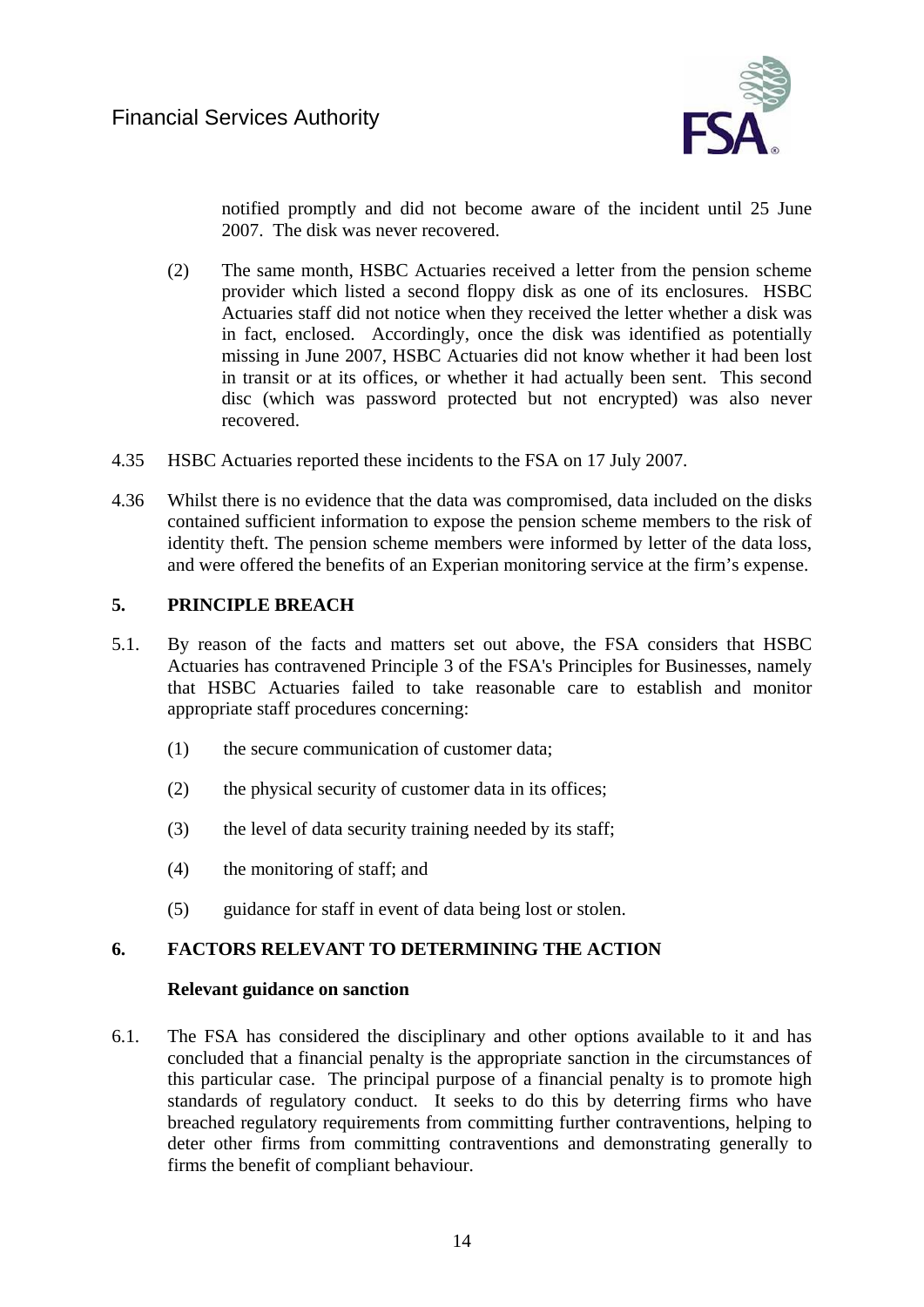

- 6.2. In determining the financial penalty proposed, the FSA has had regard to guidance contained in the Decisions Procedure and Penalties manual (DEPP) which came into force as part of the FSA's Handbook of Rules and Guidance (the FSA Handbook) on 28 August 2007. The FSA has also had regard to guidance contained in the Enforcement Manual (ENF) which formed part of the FSA Handbook during the majority of the Relevant Period.
- 6.3. DEPP 6.5 sets out some of the factors that may be of particular relevance in determining the appropriate level of a financial penalty. Chapter 13 of ENF contains the equivalent guidance that was in effect during the Relevant Period. DEPP 6.5.1 G and ENF 13.3.4 G both state that the criteria listed in DEPP 6.5 and ENF 13.3 respectively are not exhaustive and all relevant circumstances of the case will be taken into consideration. In determining whether a financial penalty is appropriate and the amount, the FSA is required therefore to consider all the relevant circumstances of the case.

#### **Deterrence**

6.4. Deterrence is an important factor when setting financial penalties, particularly in cases where the FSA considers that Enforcement action taken in respect of similar breaches in the past has failed to improve industry standards. The FSA considers that the financial penalty imposed will promote high standards of regulatory conduct within HSBC Actuaries and deter it from committing further breaches. The FSA also considers that the financial penalty will help deter other firms from committing similar breaches as well as demonstrating generally the benefits of a compliant business.

#### **The nature, seriousness and impact of the breach in question**

- 6.5. The FSA has had regard to the seriousness of the breaches, including the nature of the requirements breached, the number and duration of the breaches and whether the breaches revealed serious or systemic weakness of the management systems or internal controls.
- 6.6. The FSA considers that the failure to implement adequate and effective procedures across HSBC Actuaries is of a particularly serious nature (see paragraphs  $2.1 - 2.8$ ) above). For a period of almost two years HSBC Actuaries did not take adequate care to consider the risks to customer data security. Reducing the extent to which it is possible for a firm to be used for a purpose connected with financial crime is one of the FSA's four statutory objectives. The FSA requires firms to undertake a risk-based assessment of financial crime risk and where necessary to implement controls to mitigate the risk.
- 6.7. The FSA considers that the fact that the control failures resulted in the loss of customer data is an aggravating feature of this case, but this is not the sole reason for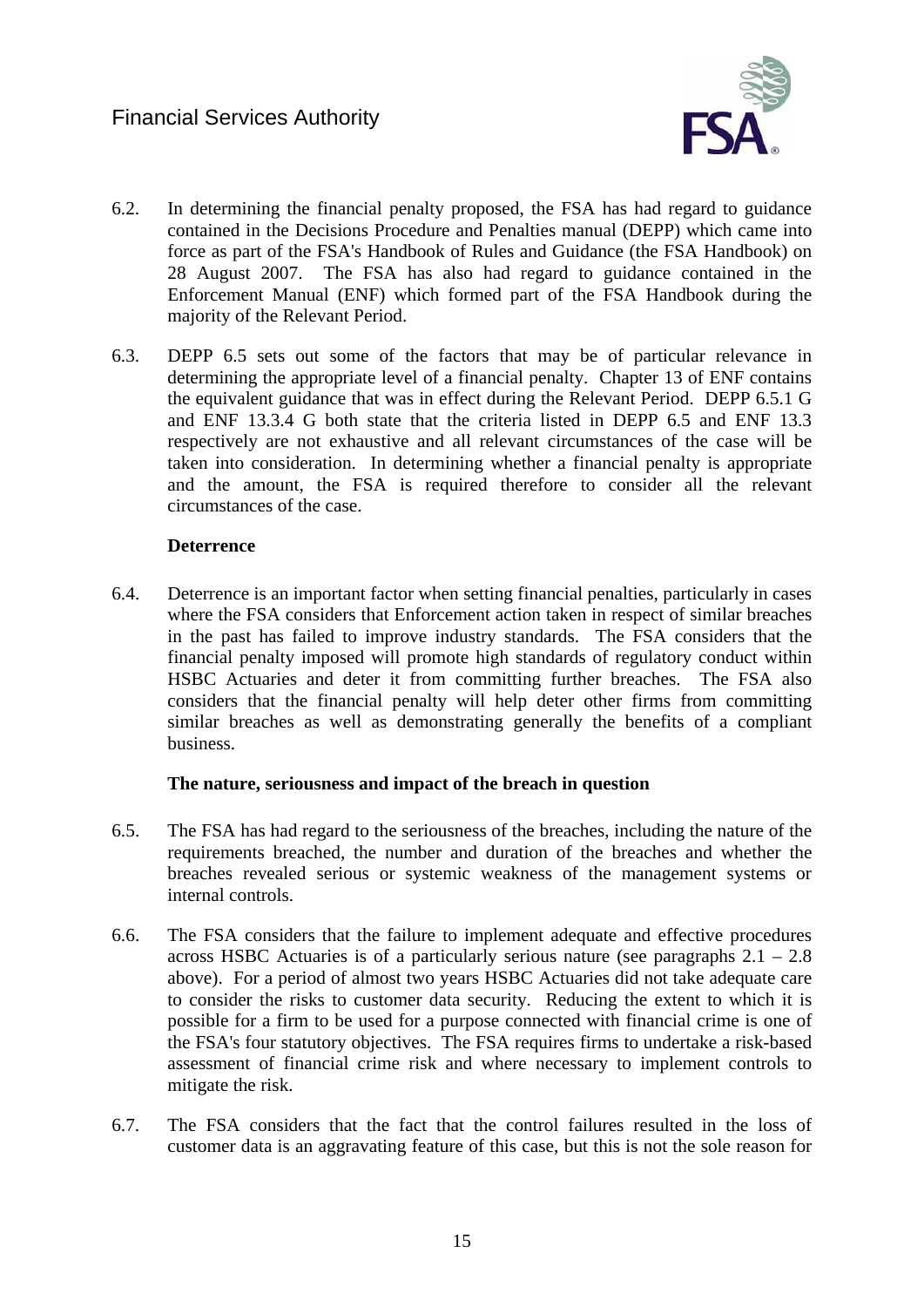

imposing a penalty. The defects in the procedures alone are a cause of significant concern and routinely exposed customers to the risk of financial crime.

- 6.8. The FSA considers it particularly serious that the failures by the firm arose during a period of heightened awareness of financial crime issues. The profile of financial crime and customer data security has increased significantly in recent years and the FSA has issued several publications drawing public attention to these risks since November 2004. There have also been numerous high profile articles in the national and trade press, FSA speeches and papers as well as guidance from government and industry organisations.
- 6.9. Accordingly, the FSA considers the Firm's failure during the Relevant Period to address the risks identified (with reference to both the publicly available information concerning the risk of data loss and the actual data losses at HSBC Actuaries) in a timely and appropriate way to be a serious failure.

### **The size, financial resources and other circumstances of the person on whom the penalty is to be imposed**

6.10. The FSA has had regard to the size, financial resources and other circumstances of HSBC Actuaries.

### **Conduct following the breach**

- 6.11. When HSBC Actuaries reported the loss of customer data to the FSA, the FSA requested that HSBC Actuaries conduct a formal assessment of the incident. In response to this request HSBC Group carried out a review of HSBC Actuaries' procedures.
- 6.12. In August 2007, the resulting internal audit report identified that the root cause of the data loss incident was HSBC Actuaries' lack of relevant processes, procedures and training. The August 2007 report made a number of recommendations. However, a follow up review performed in November 2007 noted with particular concern that the issues raised by Group audit in August 2007 had not yet been fully implemented. Subsequently HSBC Actuaries:
	- (1) revised induction training for new staff to enhance data security awareness;
	- (2) required all existing staff to undertake data protection refresher training every two years. By November 2007 all HSBC Actuaries' staff had either completed on-line data protection training or had attended refresher training on data protection. Refresher training is now required every year;
	- (3) introduced data security training for temporary staff;
	- (4) restricted further the ability of staff members to download data to portable devices;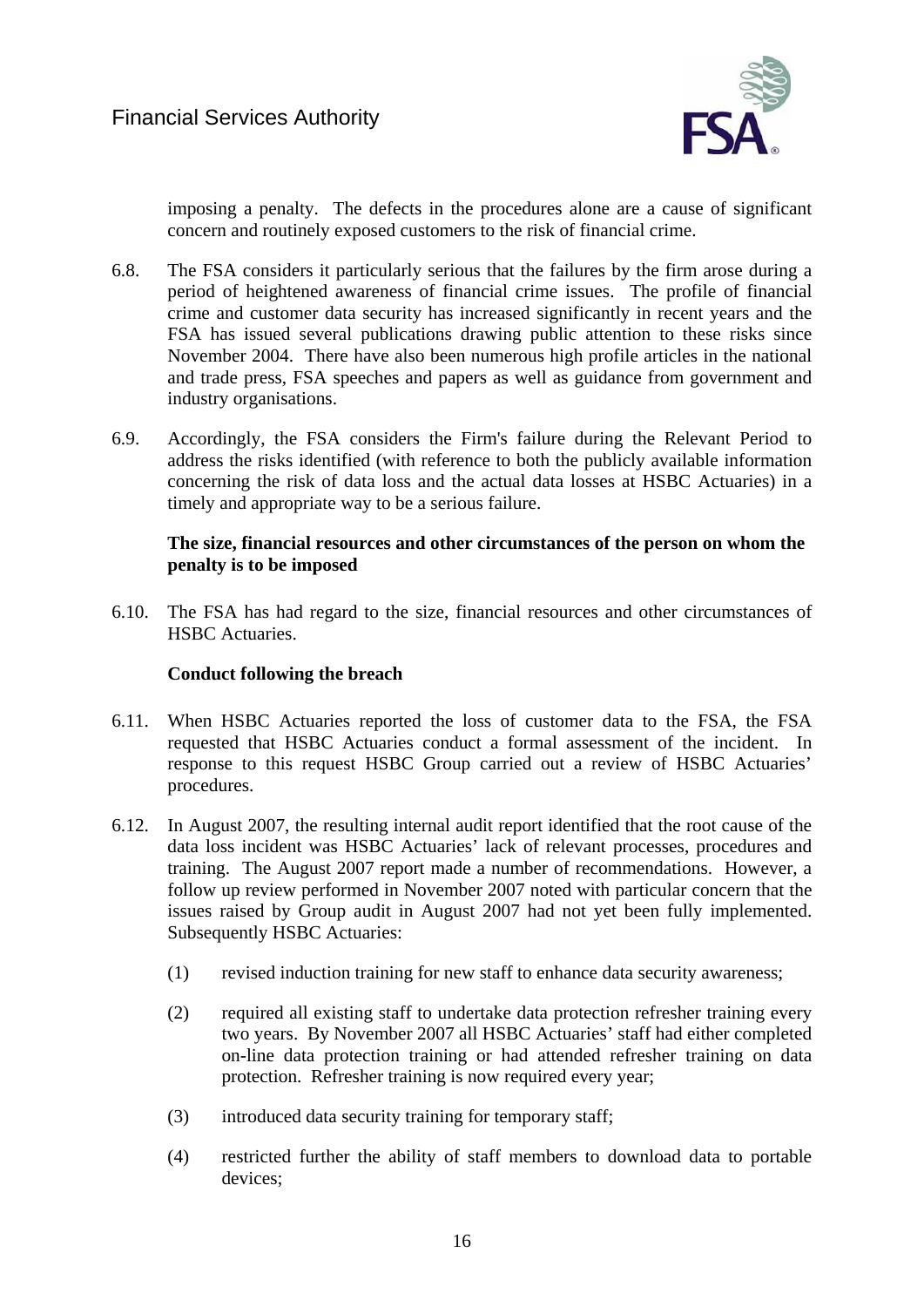

- (5) amended the data protection chapter of the BIM to include a requirement to encrypt data and a chart demonstrating steps to ensure secure transmission of confidential data;
- (6) ensured that its Compliance department regularly communicated amendments to the BIM to staff by email;
- (7) introduced Data Protection Champions in January 2008, with at least one in each practice. The purpose of this role was to cascade information from Compliance to employees and to be the first source of contact for day to day compliance queries;
- (8) enhanced physical security by greater security of premises and incorporating lockable cabinets in every office;
- (9) engaged with the HSBC Business Information Risk Officer (BIRO) programme;
- (10) wrote to all customers affected by the data losses to offer support through Experian at HACL's expense; and
- (11) put in place a defined response plan for reporting any future data loss incidents.
- 6.13. Throughout the FSA's investigation, HSBC Actuaries has co-operated fully and worked with the FSA to facilitate an early settlement of this matter.

### **Other action taken by the FSA**

6.14. The FSA has had regard to previous cases involving breaches of system and control requirements that threaten the FSA's financial crime objective. HSBC Actuaries has not been the subject of FSA enforcement action previously.

# **7. DECISION MAKER**

7.1. The decision which gave rise to the obligation to give this Final Notice was made by the Settlement Decision Makers on behalf of the FSA.

### **8. IMPORTANT**

8.1 This Final Notice is given to HSBC Actuaries in accordance with section 390 of the Act.

### **Manner of and time for Payment**

8.2. The financial penalty must be paid in full by HSBC Actuaries to the FSA by no later than 31 July 2009, 14 days from the date of the Final Notice.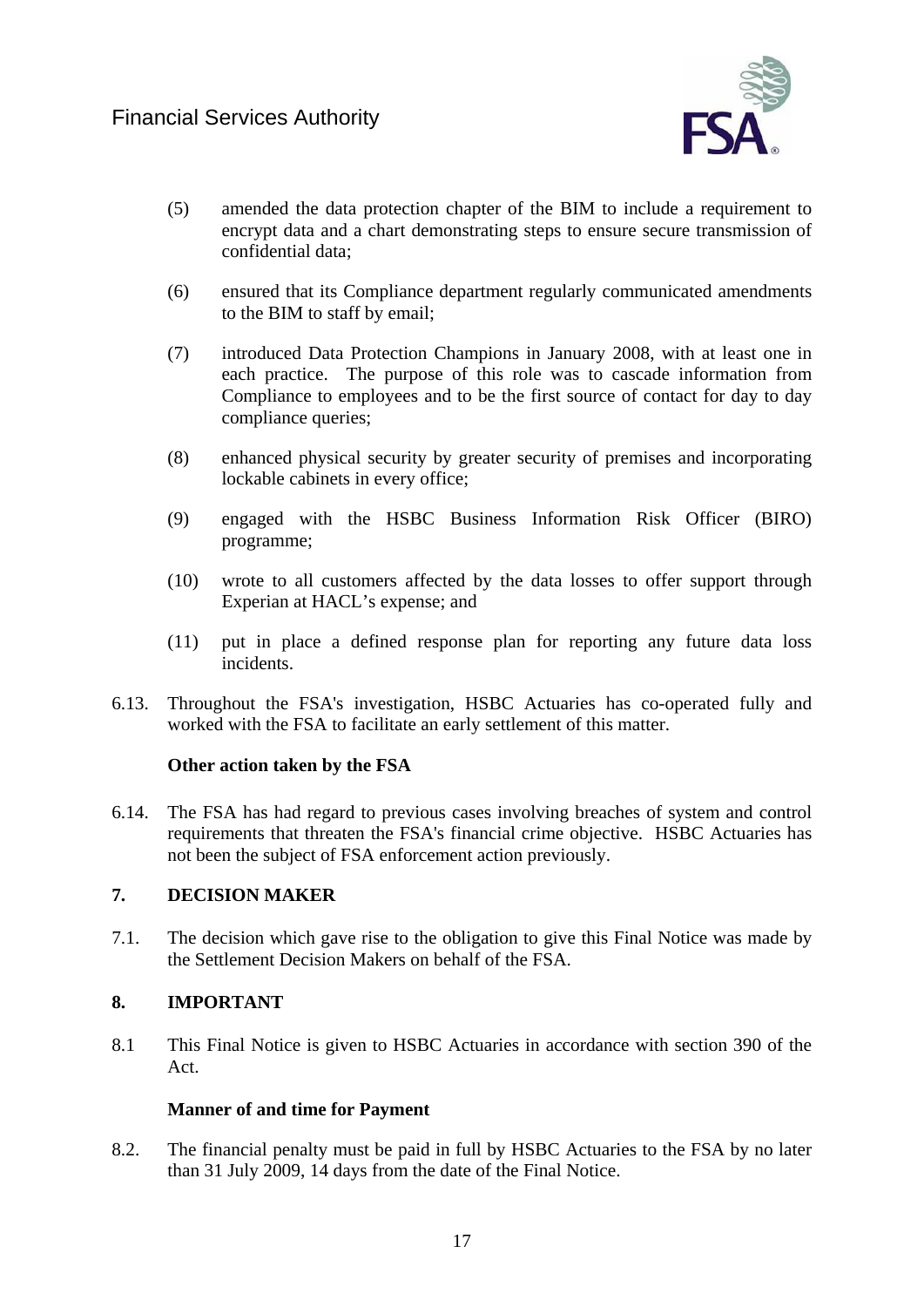

# **If the financial penalty is not paid**

8.3. If all or any of the financial penalty is outstanding on 1 August 2009, the FSA may recover the outstanding amount as a debt owed by HSBC Actuaries and due to the FSA.

# **Publicity**

- 8.4. Sections 391(4), 391(6) and 391(7) of the Act apply to the publication of information about the matter to which this notice relates. Under those provisions, the FSA must publish such information about the matter to which this notice relates as the FSA considers appropriate. The information may be published in such manner as the FSA considers appropriate. However, the FSA may not publish information if such publication would, in the opinion of the FSA, be unfair to HSBC Actuaries or prejudicial to the interests of consumers.
- 8.5. The FSA intends to publish such information about the matter to which this Final Notice relates as it considers appropriate.